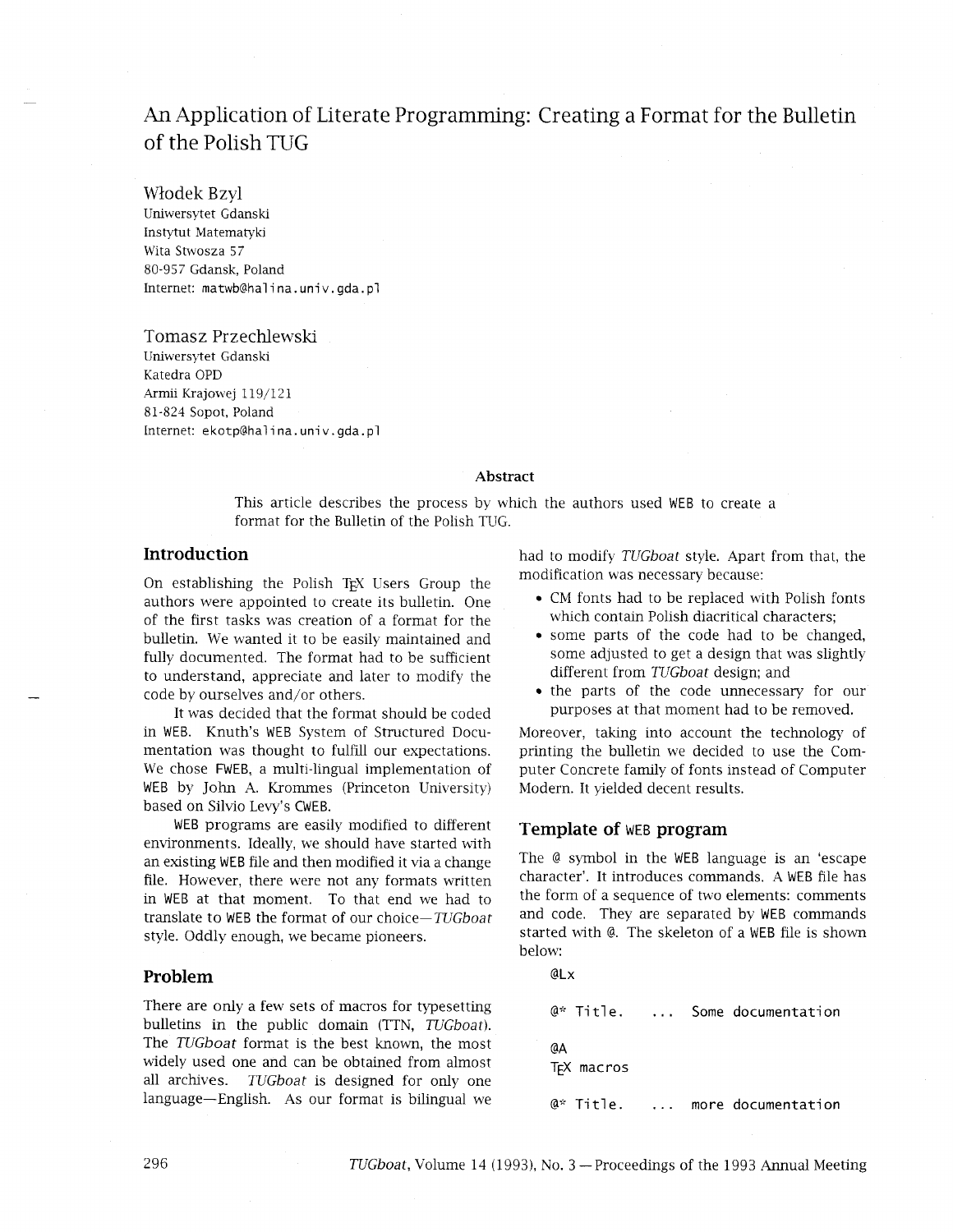@A more TEX macros etc.. .

@\* Index.

The parts of the code introduced by the @\* sequence  $@*$  Index.<br>The parts of the code introduced by the  $@*$  sequence<br>(or  $@{\sqcup}, @*1, @*2$ ) are sections (unnamed sections,<br>subsections etc.) subsections etc.).

| @Lx        | switch to T <sub>F</sub> X language |
|------------|-------------------------------------|
| aa         | @ symbol                            |
| പേ         | start an unnamed section            |
| $0$ *      | start a major section               |
| $@*1, @*2$ | start a subsection (subsubsection)  |
| @A         | begin T <sub>F</sub> X code         |
| aΩ         | open new output file                |

|  | Figure 1. List of frequently used WEB commands |  |
|--|------------------------------------------------|--|
|--|------------------------------------------------|--|

## **Converting to** WEB

The *TUGboat* format originally comes in three files: tugboat. cmn, tugboat. sty and 1 tugboat. sty. All files contain a lot of comments explaining the code. tubgui de. tex, which is separately delivered, is a kind of a 'user guide' for authors. It is possible using WEB to combine all the files into one.

Unfortunately, *TUGboat* format had not been converted into WEB. So the first thing to do was the conversion. The process of making a \* .web file is quite simple. One can do this in the following way:

- Change explanatory comments to sections by removing per cent signs and preceding the whole text with @ or @\* symbols (short com-
- ments may be left untouched); precede macros with @A;
- double @ in macros.

The first step is the most important one as the structure of a document is decided at that moment (sections, subsections, etc.).

### **What is** WEB

The web file is a structured document. It consists of documentation and macros simultaneously. A web file is processed with two preprocessors: TANCLE and WEAVE. TANCLE strips off documentation and reorganizes the code. WEAVE produces documentation in T<sub>E</sub>X format.



Figure 2. WEB data flow

### **Modifying** WEB **programs**

Both processors, WEAVE and TANGLE, can work with two input files: *web* file and *change* file. A change file contains data which override selected portions of *web* file. The structure of a change file has the following form:

ex ... old lines ... @Y . . . new lines . . . ez

Any text up to the first ex, and between @z and ex, will be bypassed (some additional comments are put there usually).





The whole process is illustrated with the following example. Let the file he110, web contain the following six lines:

@Lx

```
@* Fi rst example . 
@A 
\def\greetings{Hello!}
@* Index.
```
and the change file hello. ch adapts it to the Polish language.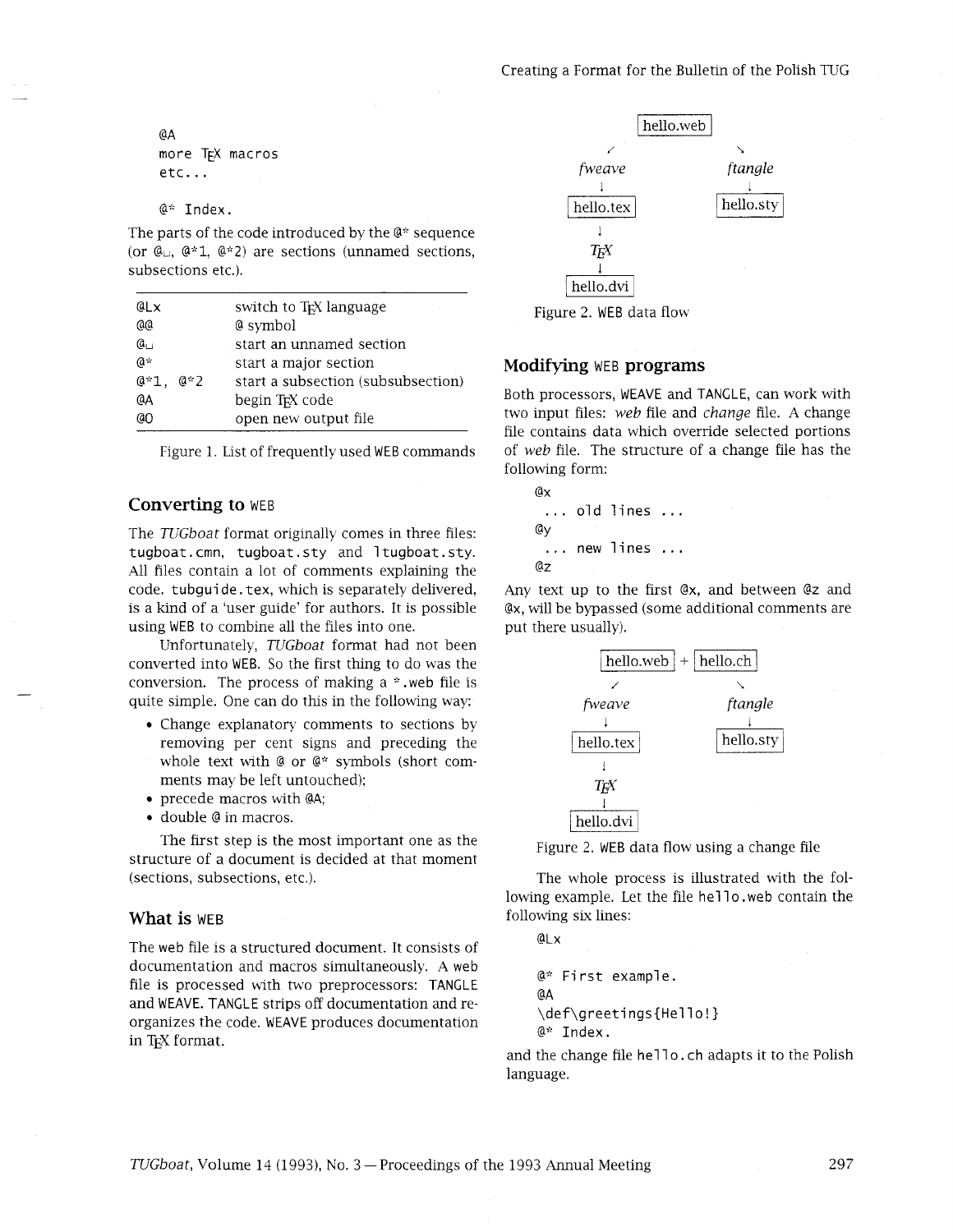Włodek Bzyl and Tomasz Przechlewski

```
change to Polish language 
ex 
\def\greetings{Hello!}
@Y 
\def\greetings(Cze\'s\'c!} 
ez
```
## **Conclusions**

We have found this approach useful in spite of the fact that we did not use all features of WEB. Named modules are supported by FWEB, but we did not use them or the conditional exclusion/inclusion or macro definitions.

FWEB is available via anonymous ftp from ftp. pppl . gov: /pub/fweb. It runs on IBM-PC's, UNIX machines, and many other systems that provide an ANSI C compiler.

## **Bibliography**

Knuth, Donald E. *T<sub>F</sub>X the Program*. Addison-Wesley 1988.

- Knuth, Donald E. *Literate Programming.* Center for the Study of Language and Information, Leland Standard Junior University, 1992.
- Kromrnes, John *A. The* WEB *System of Structured Software Design and Documentation for* C, C++, *Fortran, Ratfor, and TEX. User Manual, 1993.*
- Sewell, Wayne. *Weaving a Program. Literate Program***ming** *in* WEB. Van Nostrand Remhold, NY 1989.